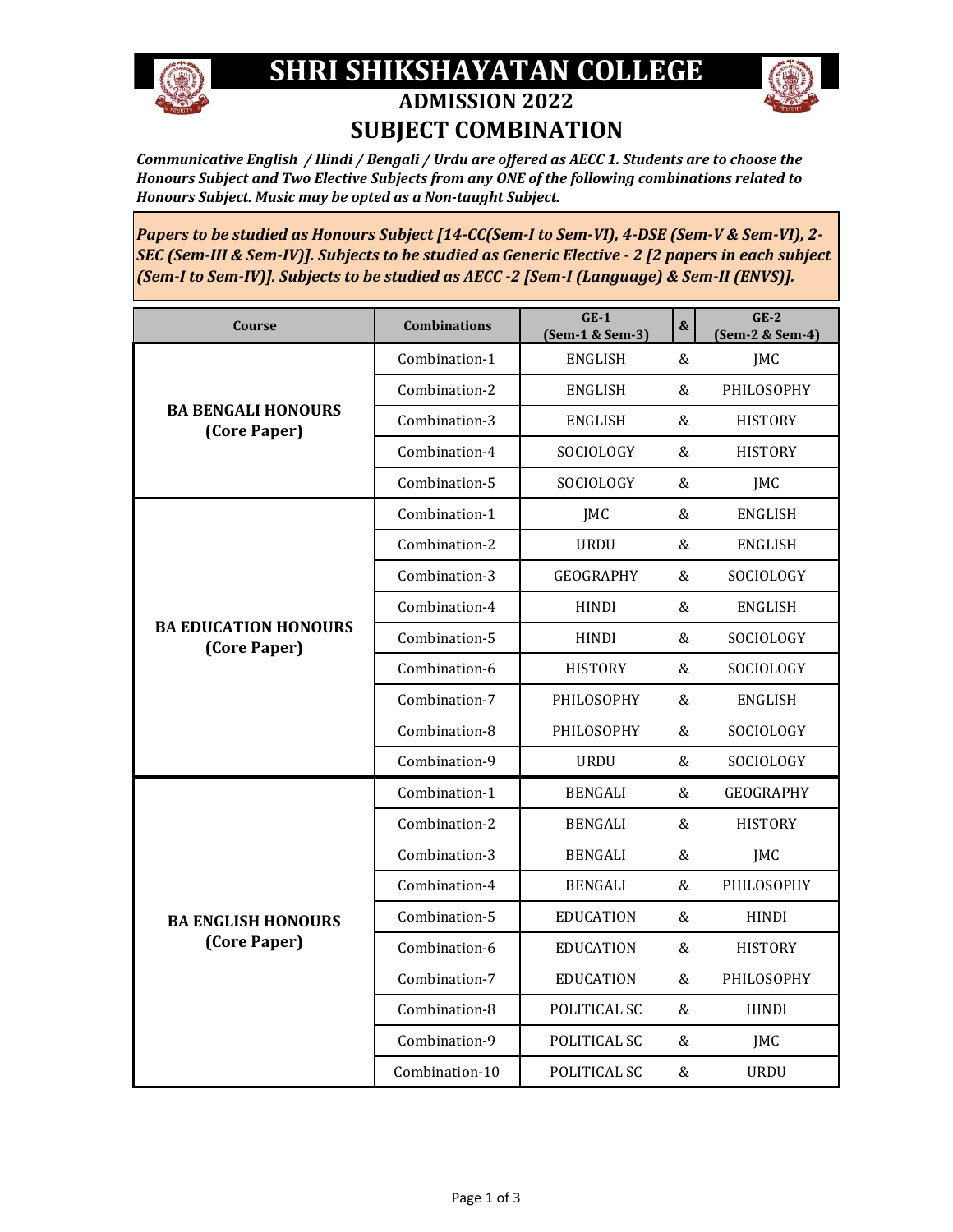

## **SHRI SHIKSHAYATAN COLLEGE ADMISSION 2022 SUBJECT COMBINATION**



*Communicative English / Hindi / Bengali / Urdu are offered as AECC 1. Students are to choose the Honours Subject and Two Elective Subjects from any ONE of the following combinations related to Honours Subject. Music may be opted as a Non-taught Subject.*

*Papers to be studied as Honours Subject [14-CC(Sem-I to Sem-VI), 4-DSE (Sem-V & Sem-VI), 2- SEC (Sem-III & Sem-IV)]. Subjects to be studied as Generic Elective - 2 [2 papers in each subject (Sem-I to Sem-IV)]. Subjects to be studied as AECC -2 [Sem-I (Language) & Sem-II (ENVS)].*

| Course                                                                        | <b>Combinations</b> | $GE-1$<br>(Sem-1 & Sem-3) | & | $GE-2$<br>(Sem-2 & Sem-4) |
|-------------------------------------------------------------------------------|---------------------|---------------------------|---|---------------------------|
| <b>BA HINDI HONOURS</b><br>(Core Paper)                                       | Combination-1       | <b>ENGLISH</b>            | & | <b>EDUCATION</b>          |
|                                                                               | Combination-2       | <b>ENGLISH</b>            | & | POLITICAL SC              |
|                                                                               | Combination-3       | SOCIOLOGY                 | & | POLITICAL SC              |
|                                                                               | Combination-4       | SOCIOLOGY                 | & | <b>EDUCATION</b>          |
| <b>BA HISTORY HONOURS</b><br>(Core Paper)                                     | Combination-1       | <b>BENGALI</b>            | & | <b>ENGLISH</b>            |
|                                                                               | Combination-2       | <b>BENGALI</b>            | & | SOCIOLOGY                 |
|                                                                               | Combination-3       | <b>EDUCATION</b>          | & | <b>ENGLISH</b>            |
|                                                                               | Combination-4       | POLITICAL SC              | & | SOCIOLOGY                 |
| <b>BA JOURNALISM AND MASS</b><br><b>COMMUNICATION HONOURS</b><br>(Core Paper) | Combination-1       | SOCIOLOGY                 | & | <b>BENGALI</b>            |
|                                                                               | Combination-2       | <b>ENGLISH</b>            | & | <b>EDUCATION</b>          |
|                                                                               | Combination-3       | SOCIOLOGY                 | & | <b>EDUCATION</b>          |
|                                                                               | Combination-4       | <b>ENGLISH</b>            | & | <b>BENGALI</b>            |
|                                                                               | Combination-5       | <b>ENGLISH</b>            | & | POLITICAL SC              |
|                                                                               | Combination-6       | SOCIOLOGY                 | & | POLITICAL SC              |
| <b>BA POLITICAL SCIENCE</b><br><b>HONOURS</b><br>(Core Paper)                 | Combination-1       | <b>GEOGRAPHY</b>          | & | <b>ENGLISH</b>            |
|                                                                               | Combination-2       | <b>HINDI</b>              | & | SOCIOLOGY                 |
|                                                                               | Combination-3       | <b>HISTORY</b>            | & | <b>ENGLISH</b>            |
|                                                                               | Combination-4       | JMC                       | & | SOCIOLOGY                 |
|                                                                               | Combination-5       | PHILOSOPHY                | & | SOCIOLOGY                 |
|                                                                               | Combination-6       | <b>URDU</b>               | & | <b>ECONOMICS</b>          |